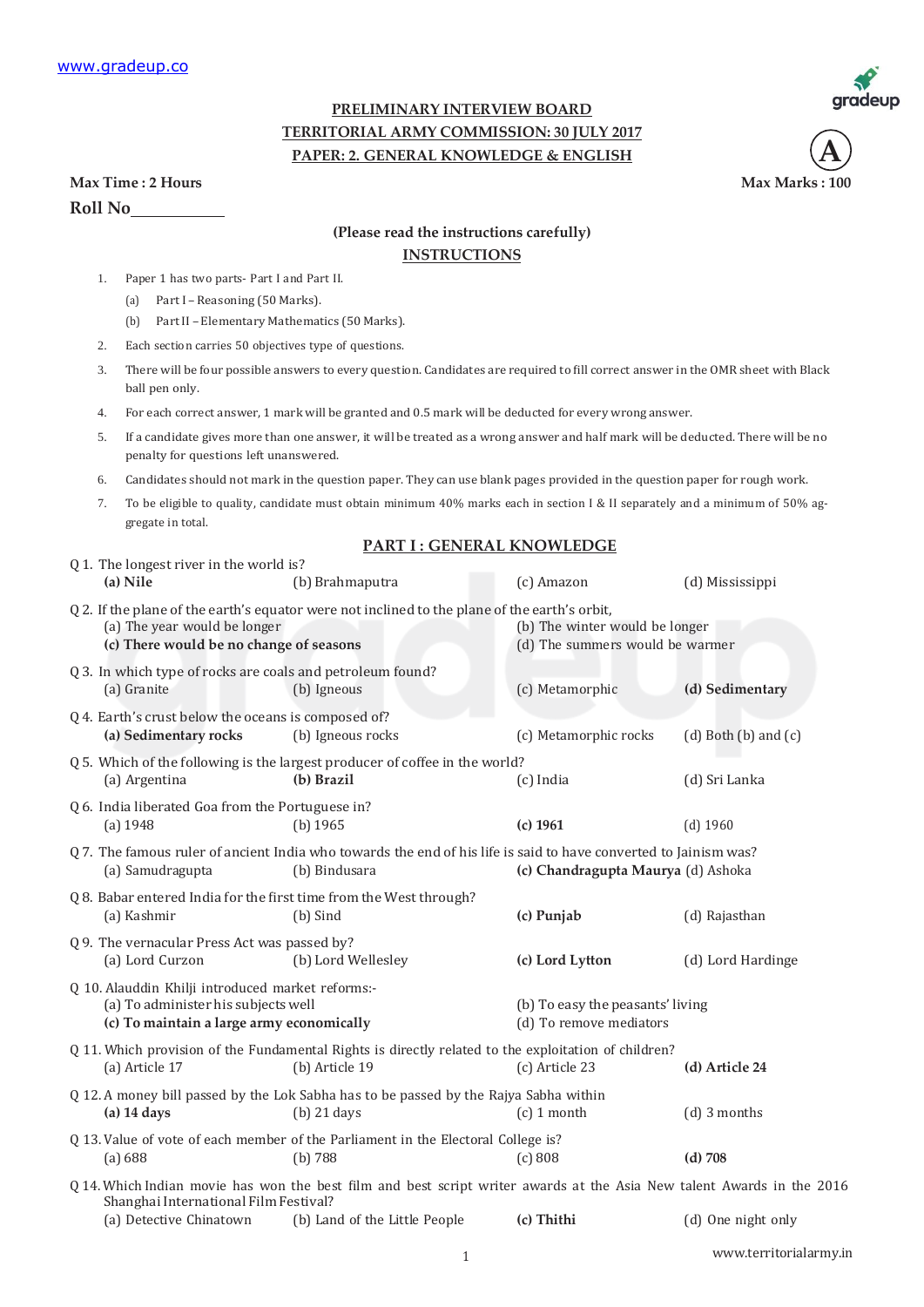| Q 15. The 12 <sup>th</sup> edition of Joint Military Exercise "Nomadic Elephant" in India was with which under mentioned country?<br>(a) Australia                                                                                                                                  | (b) Japan                          |  | (c) Thailand                                                                                                   | (d) Mongolia                          |
|-------------------------------------------------------------------------------------------------------------------------------------------------------------------------------------------------------------------------------------------------------------------------------------|------------------------------------|--|----------------------------------------------------------------------------------------------------------------|---------------------------------------|
| Q 16. Which city hosted the 2017 annual convention of the African Development Bank (AfDB) Group?<br>(a) Valencia                                                                                                                                                                    | (b) Gandhinagar                    |  | (c) Lisbon                                                                                                     | (d) Shanghai                          |
| Q 17. Which of the following is not a bone in the legs of a human body?<br>(a) Radius                                                                                                                                                                                               | (b) Tibia                          |  | (c) Femur                                                                                                      | (d) Fibula                            |
| Q 18. Sweat glands occur in greatest number in the skin of the:-<br>(a) Forehead                                                                                                                                                                                                    | (b) Armpits                        |  | (c) Back                                                                                                       | (d) Palm of hand                      |
| Q 19. Blood grouping was discovered by?<br>(a) William Harvey                                                                                                                                                                                                                       | (b) Karl Landsteiner               |  | (c) Robert Koch                                                                                                | (d) Louis Pasteur                     |
| Q 20. Sodium metal is kept under?<br>(a) Water                                                                                                                                                                                                                                      | (b) Alcohol                        |  | (c) Petrol                                                                                                     | (d) Kerosene                          |
| Q 21. The element required for solar energy conversion is?<br>(a) Beryllium                                                                                                                                                                                                         | (b) Silicon                        |  | (c) Tantalum                                                                                                   | (d) Ultra Pure Carbon                 |
| Q 22. Which type of fire extinguisher is used to extinguish petroleum fires?<br>(a) Foam Type                                                                                                                                                                                       | (b) Soda acid type                 |  | (c) Powder type                                                                                                | (d) None of these                     |
| Q 23. One horsepower is equal to<br>$(a)$ 736 watts                                                                                                                                                                                                                                 | $(b)$ 746 watts                    |  | $(c)$ 748 watts                                                                                                | $(d)$ 756 watts                       |
| Q 24. When ice melts into water, its:-<br>(a) Volume increases                                                                                                                                                                                                                      | (b) Mass Increases                 |  | (c) Volume decreases                                                                                           | (d) Mass decreases                    |
| Q 25. Anemometer is an instrument used to<br>(a) Find the wind direction                                                                                                                                                                                                            | (b) Measure humidity               |  | (c) Measure wind speed                                                                                         | (d) Measure precipitation             |
| Q 26. Which of the following is not one of the working areas of the international Monetary Fund (IMF)?<br>(a) Foster global monetary cooperation<br>(b) Facilitate international trade<br>(d) Design Nation intellectual property agreements<br>(c) Reduce poverty around the world |                                    |  |                                                                                                                |                                       |
| Q 27. Which of the taxes are not covered under Goods and Service Tax (GST)?<br>(a) Octrio Tax                                                                                                                                                                                       | (b) Value added tax                |  | (c) Central sales tax                                                                                          | (d) Customs Tax                       |
| Q 28. Which one of the following was the earlier name of Tokyo?<br>(a) Osaka                                                                                                                                                                                                        | (b) Kyoto                          |  | (c) Samurai                                                                                                    | (d) Edo                               |
| Q 29. Father's Day is celebrated on?<br>(a) 3 <sup>rd</sup> Sunday of June                                                                                                                                                                                                          | (b) 1 <sup>st</sup> Sunday of June |  | (c) 1 <sup>st</sup> Saturday of June                                                                           | (d) 3 <sup>rd</sup> Saturday of June. |
| Q 30. Indian rank on the Human Development Index (HDI) out of 188 countries?<br>(a) 135                                                                                                                                                                                             | (b) 131                            |  | (c) 97                                                                                                         | $(d)$ 186                             |
| Q 31. With which of the following is Jeev Milkha Singh associated?<br>(a) Hockey                                                                                                                                                                                                    | (b) Athletics                      |  | (c) Golf                                                                                                       | (d) Wrestling                         |
| Q 32. 'Ace Against Odds' is the story of this iconic Indian Player?<br>(a) Md Azaruddin                                                                                                                                                                                             | (b) Sania Mirza                    |  | (c) Saina Nehwal                                                                                               | (d) Leander Paes                      |
| Q 33. Who has won the 2017 Formula I Monaco Grand Prix World Championship?<br>(a) Kimi Raikkonen                                                                                                                                                                                    | (b) Sebastian Vettel               |  | (c) Valtteri Bottas                                                                                            | (d) Daniel Ricciardo                  |
| Q 34. Which football club has won the 2017 UEFA Champions League Trophy?<br>(a) Juventus                                                                                                                                                                                            | (b) Milan                          |  | (c) Barcelona                                                                                                  | (d) Real Madrid                       |
| Q 35. Which India pair have won gold in mixed team 10m air pistol event at 2017 International Shooting Sport Federation (ISSF)<br>Gabala World Cup?<br>(a) Sanjeev Rajput and Anjali Bhagwat<br>(c) Anjali Bhagwat and Omkar Singh                                                  |                                    |  | (b) Apurvi Chandela and Jitu Rai<br>(d) Jitu Rai and Heena Sandhu                                              |                                       |
| Q 36. Communication Compatibility and Security Agreement (COMCASA) has been signed between India and?<br>(a) United Kingdom                                                                                                                                                         | (b) Italy                          |  | (c) United States of America (d) France                                                                        |                                       |
| Q 37. Who is the Indian Ambassador and Permanent Representative to the United Nations?<br>(a) Swaraj Singh Chauhan                                                                                                                                                                  | (b) Rajiv Kumar Chander            |  | (c) Rajesh Chauhan                                                                                             | (d) Kushal Singh Rajawat              |
| Q 38. RuPay is related to?<br>(a) Rural payment of wages office of India<br>(c) National Payments corporation of India                                                                                                                                                              |                                    |  | (b) National associations for facilitation of Rural payments<br>(d) Russia pay, a Russian competitor of paypal |                                       |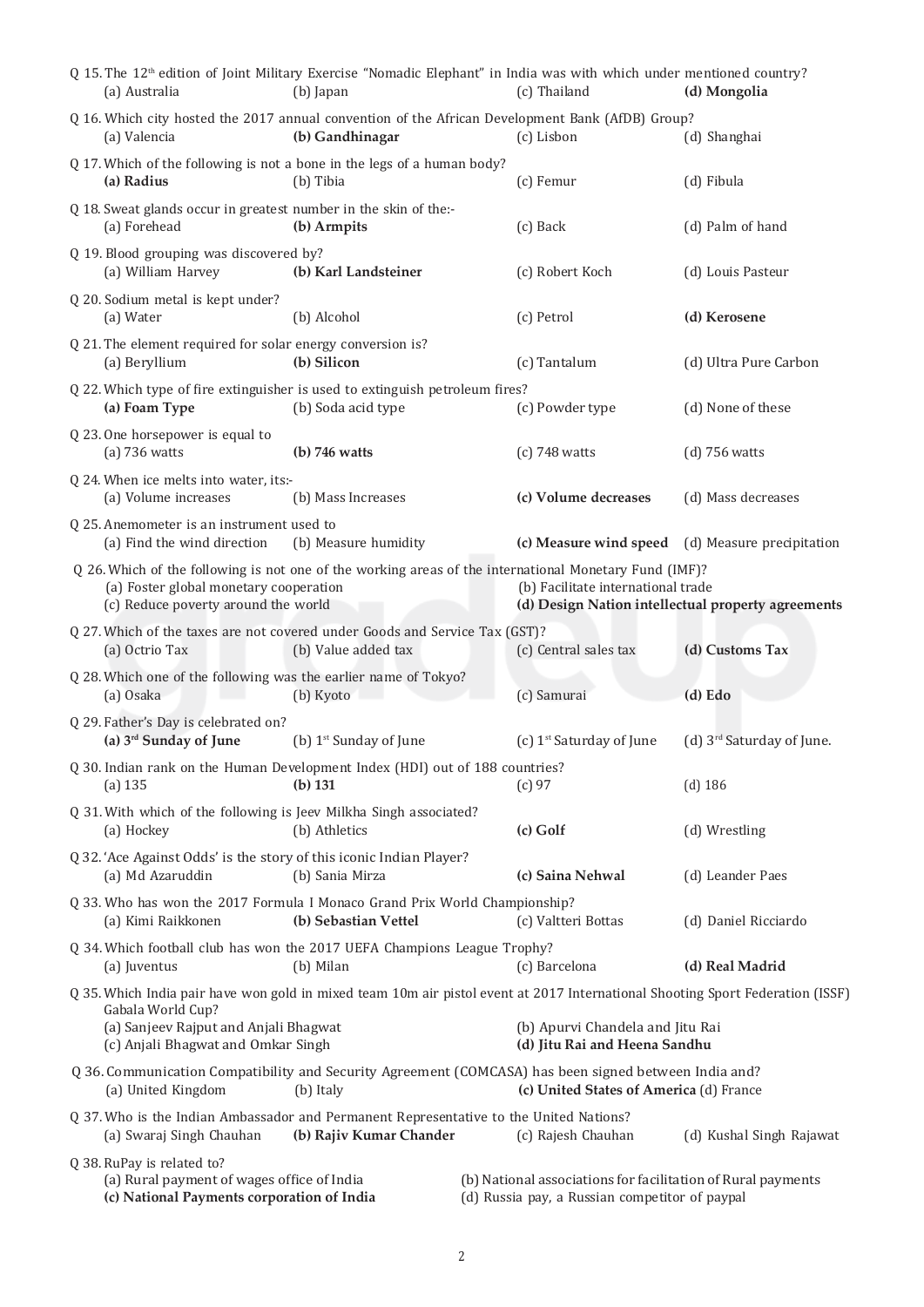

|                                                                                                                                                                                                                                                                                                                                                                                                                                                                                                                                                                                                                                                                                                         |                     |                                                                                                                                                       | a <sub>i m</sub>            |  |
|---------------------------------------------------------------------------------------------------------------------------------------------------------------------------------------------------------------------------------------------------------------------------------------------------------------------------------------------------------------------------------------------------------------------------------------------------------------------------------------------------------------------------------------------------------------------------------------------------------------------------------------------------------------------------------------------------------|---------------------|-------------------------------------------------------------------------------------------------------------------------------------------------------|-----------------------------|--|
| Q 39. The 52 <sup>nd</sup> Jnanpith Award was conferred on?<br>(a) Shankaracharya                                                                                                                                                                                                                                                                                                                                                                                                                                                                                                                                                                                                                       | (b) Sankha Ghosh    | (c) Amir Khan                                                                                                                                         | (d) Pranab Mukherjee        |  |
| Q 40. Who was crowned the Miss Universe 2016?<br>(a) Jeanette Epps                                                                                                                                                                                                                                                                                                                                                                                                                                                                                                                                                                                                                                      | (b) Lucie Sarfarova | (c) Pia Wurtzbach                                                                                                                                     | (d) Iris Mittenaere         |  |
| Q 41. Which city hosted the 2017 Shanghai Cooperation Organisation (SCO) summit?<br>(a) Dushanbe                                                                                                                                                                                                                                                                                                                                                                                                                                                                                                                                                                                                        | (b) Astana          | (c) Beijing                                                                                                                                           | (d) Taskent                 |  |
| Q 42. India's first automatic coastal warning for disasters will come up in which state?<br>(a) Taml Nadu                                                                                                                                                                                                                                                                                                                                                                                                                                                                                                                                                                                               | (b) Maharashtra     | (c) Odisha                                                                                                                                            | (d) Andhra Pradesh          |  |
| (a) $PSLV-C38$                                                                                                                                                                                                                                                                                                                                                                                                                                                                                                                                                                                                                                                                                          | $(b)$ PSLV-C37      | Q 43. The Indian Space Research Organisation (ISRO) has successfully launched a record 104 satellites from which rocket vehicle?<br>$(c)$ PSLV-C36    | $(d)$ PSLV-C35              |  |
| Q 44. Which country has officially recognized Bitcoin and digital currencies as legal money?<br>(a) Australia                                                                                                                                                                                                                                                                                                                                                                                                                                                                                                                                                                                           | (b) China           | (c) North Korea                                                                                                                                       | (d) Japan                   |  |
| Q 45. Rustom being developed by def research development of India(DRDO) is the name of :<br>(a) Fighter aircraft                                                                                                                                                                                                                                                                                                                                                                                                                                                                                                                                                                                        | (b) Artillery gun   | (c) Hovercraft                                                                                                                                        | (d) Unmanned Aerial Vehicle |  |
| Q 46. Which of the following craftsmanship was not practiced by the Aryans?<br>(a) Pottery                                                                                                                                                                                                                                                                                                                                                                                                                                                                                                                                                                                                              | (b) Jewellery       | (c) Carpentry                                                                                                                                         | (d) Blacksmith              |  |
| (a) Feroz Shah Tughlaq<br>(c) Ghiyasuddin Tughlaq                                                                                                                                                                                                                                                                                                                                                                                                                                                                                                                                                                                                                                                       |                     | Q 47. Which of the following Sultans of Tughlaq dynasty issued copper coins instead of silver ones?<br>(b) Muhammad Bin Tughlaq<br>(d) Mahmud Tughlaq |                             |  |
| Q 48. The capital of the kingdom of Maharaja Ranjit Singh was:<br>(a) Patiala                                                                                                                                                                                                                                                                                                                                                                                                                                                                                                                                                                                                                           | (b) Amritsar        | (c) Lahore                                                                                                                                            | (d) Kapurthala              |  |
| Q 49. The first Indian ruler to organize Haj Pilgrimage at the expense of the state was:<br>(a) Alauddin Khilji                                                                                                                                                                                                                                                                                                                                                                                                                                                                                                                                                                                         | (b) Feroz Tuglaq    | (c) Akbar                                                                                                                                             | (d) Muhammad Tughlaq        |  |
| Q 50. Which of the following animals was known to ancient Vedic people?<br>(a) Elephant                                                                                                                                                                                                                                                                                                                                                                                                                                                                                                                                                                                                                 | (b) Boar            | (c) Tiger                                                                                                                                             | (d) Lion                    |  |
|                                                                                                                                                                                                                                                                                                                                                                                                                                                                                                                                                                                                                                                                                                         |                     | <b>PART II: ENGLISH</b>                                                                                                                               |                             |  |
|                                                                                                                                                                                                                                                                                                                                                                                                                                                                                                                                                                                                                                                                                                         |                     |                                                                                                                                                       |                             |  |
| Analyse the contents of the passage and answer the questions that follow<br>Religion is the greatest instrument for so raising us. It is amazing that a person not intellectually bright, perhaps not even edu-<br>cated, is capable of grasping and living by something so advanced as the principles of Christianity. Yet, there is a common<br>phenomenon. It is not, however in my province to talk about religion, but rather to stress the power which great literature and<br>the great personalities whom we meet in it and in history have to open and enlarge over minds, and to show us what is first rate<br>in human personality and human character by showing us goodness and greatness. |                     |                                                                                                                                                       |                             |  |
| Q 51. In the passage, the author's ultimate intention is to talk about<br>(a) Religious                                                                                                                                                                                                                                                                                                                                                                                                                                                                                                                                                                                                                 | (b) History         | (c) Education                                                                                                                                         | (d) Character               |  |
| Q 52. The phrase 'so raising us' means<br>(a) Giving us a sense of spiritual superiority<br>(c) Improving our mental abilities                                                                                                                                                                                                                                                                                                                                                                                                                                                                                                                                                                          |                     | (b) Making us feel that we are more important than we really are<br>(d) Making us realize that we all are children of God.                            |                             |  |
| Q 53. What surprise the author is that<br>(a) Even uneducated people are attracted towards Christianity<br>(b) Christianity is practiced by a large number of people<br>(c) Despite being difficult and complex, the principles of Christianity are practiced by so many people<br>(d) Even very intelligent people cannot understand the principles of Christianity                                                                                                                                                                                                                                                                                                                                    |                     |                                                                                                                                                       |                             |  |
| Q 54. The author hesitates to talk about religion because<br>(a) He does not feel himself competent to talk about it (b) Nobody around him likes to talk about it<br>(c) He does not believe in any religion<br>(d) He does not fully understand its importance                                                                                                                                                                                                                                                                                                                                                                                                                                         |                     |                                                                                                                                                       |                             |  |
| Q 55. According to the author, we come across examples of greatness and nobility in<br>(a) Great works of literature<br>(b) Literary and historical works<br>(c) Historical records<br>(d) Books on Christianity                                                                                                                                                                                                                                                                                                                                                                                                                                                                                        |                     |                                                                                                                                                       |                             |  |
| In each of the following sentences, find out which part of the Sentence has an error                                                                                                                                                                                                                                                                                                                                                                                                                                                                                                                                                                                                                    |                     |                                                                                                                                                       |                             |  |
| Q 56. I hoped that the train (a) /will arrive on time, (b)/but it did not (c). No error (d)                                                                                                                                                                                                                                                                                                                                                                                                                                                                                                                                                                                                             |                     |                                                                                                                                                       |                             |  |
|                                                                                                                                                                                                                                                                                                                                                                                                                                                                                                                                                                                                                                                                                                         |                     | Q 57. All the candidates (a)/felt that this year's (b)/question paper was very easy (c)/ No error (d).                                                |                             |  |
| Q 58. Children who have had good pre-school education (a)/are most likely to outdo (b)/other children in school. (c)/ No error (d)                                                                                                                                                                                                                                                                                                                                                                                                                                                                                                                                                                      |                     |                                                                                                                                                       |                             |  |

Q 59. She was told (a)/to give the award to whosoever (b**) /she thought has done the most forthe downtrodden.** (c)/No error (d).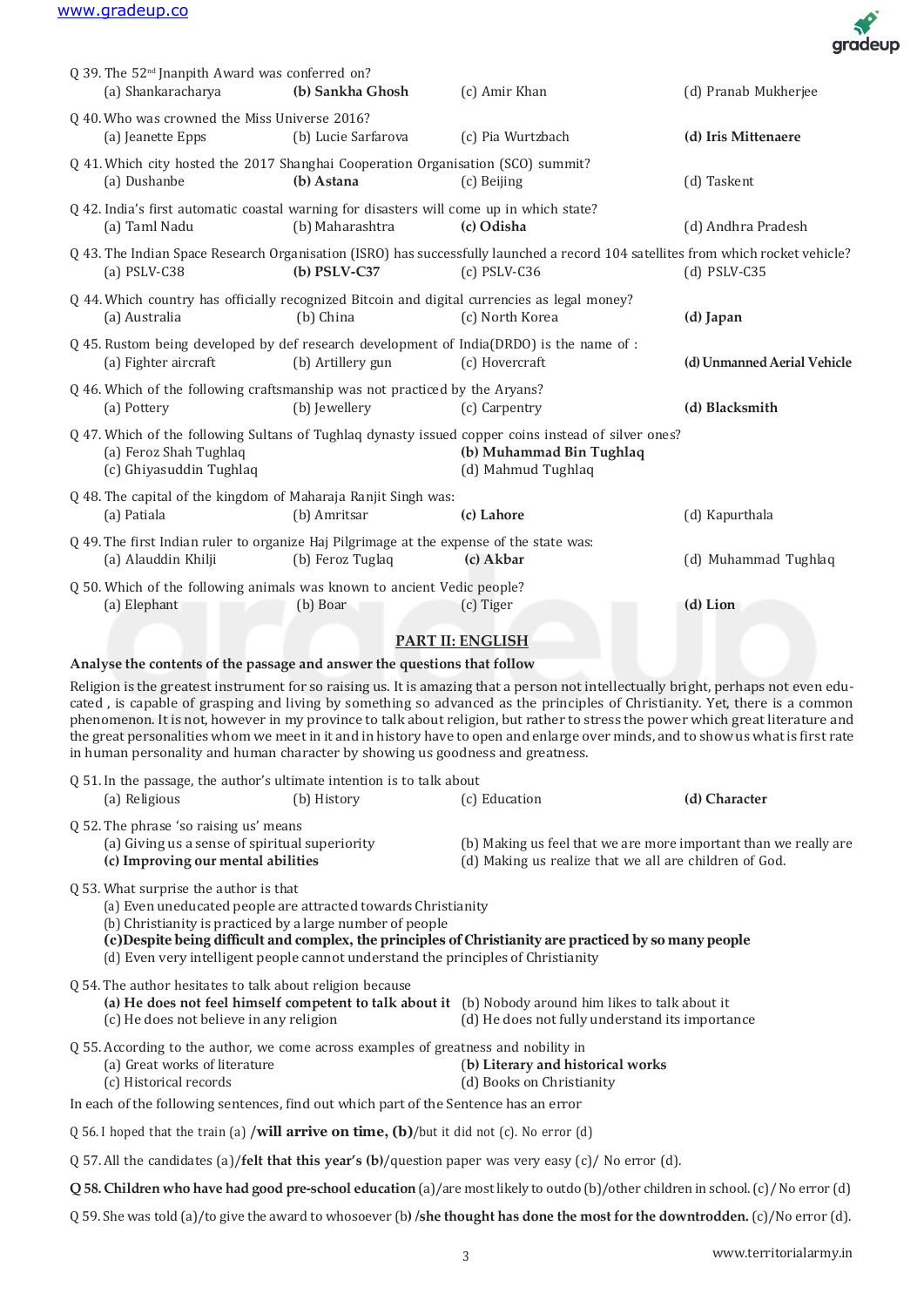S1 and S6 are the first and the last sentence of a paragraph respectively. The middle four sentences viz P,Q,R and S are given in jumbled order. Rearrange the four parts in a meaningful sequence and then choose the correct order from the alternatives provided

Q 60. S1 : We don't see many banyan trees in out cities now-a-days. S6: And every village has at least one. P: But in our overcrowded cities, where there is barely enough living space for people, banyan trees don't have much of a chance. Q: These trees like to have plenty of space in which to spread themselves out. R: Of course, many parks have banyan trees. S: After all, a full grown banyan takes up as large as area as a three – storey apartment building. The proper sequence is:- (a) PQRS **(b) QPSR** (c) RSQP (d) SRPQ Q 61. S1:The future beckons to us. S6: There is no resting for anyone of us until we redeem our pledge in full. P: In fact we have hard ahead. Q: Where do we go and what shall be our endeavour. R: We shall also have to fight and end poverty, ignorance and disease. S: It will be to bring freedom and opportunity to the common man. The proper sequence is: (a) PSRQ (b) QPSR **(c) QSRP** (d) SRPQ Q 62. S1: There has been an alarming increase in the number of vehicles on Delhi roads. S6: Should the pedestrains' case be allowed to go by default? Q: There is no place where the pedestrian can move freely without the fear of traffic. R: Zebra crossing like the pavements are no longer safe. S: This has further aggravated the problem of pollution in the city. The proper sequence is:- (a) PQRS (b) SPRQ **(c) SQRP** (d) SRPQ Q 63. S1: Life is hazardous. S6: Everything points to a special kind of arms race with elabc rate strategies and counter-strategies for attack and defence. P: And preys have evolved adaptations that reduce the risk of being eaten. Q: Many animals are killed and eaten by other animals. R: And many predators die from starvation because they fail to secure prey. S: Predators have continued to evolve adaptations that enable to locate and kill prey. The proper sequence is: (a) QPRS (b) QRPS **(c) QRSP** (d) SQRP In each of the following questions, chose the alternative which best expresses the meaning of the idiom/Phrases printed in bold type. Q 64. Foam in the month (a) Bitten by a snake (b) To reveal the secret **(c) To be furious** (d) To be in the extreme hatred Q 65. To show the white feather **(a) To show signs of cowardice** (b) To seek peace (c) To show arrogance (d) To become polite Q 66. To be at one's finger's end. (a) To be hopeless (b) To be highly perplexed **(c) To be completely conversant with** (d) To count things Q 67. To ride hell for leather (a) **To ride with furious speed** (b) To adopt false means to succeed (c) To work hard for a small accomplishment (d) To earn money by all means  $(c)$  To work hard for a small accomplishment Q 68. To sail close to the wind **(a) To take risk** (b) To manage the situation (c) To work hard (d) To be regular In each or the following questions, a sentence has been given in Active (or Passive) voice. Out of the four alternatives suggested, select the one which best express the same sentence in Passive (or Active) voice. Q 69. Please help me (a) You were requested to help me (b) You are being requested to help me **(c) You are requested to help me** (d) You have been requested to help me Q 70. One should keep one's promise (a) One's promise should be kept by us (b) One's promise has to be kept (c) A promise should be keeping **(d) A promise should be kept**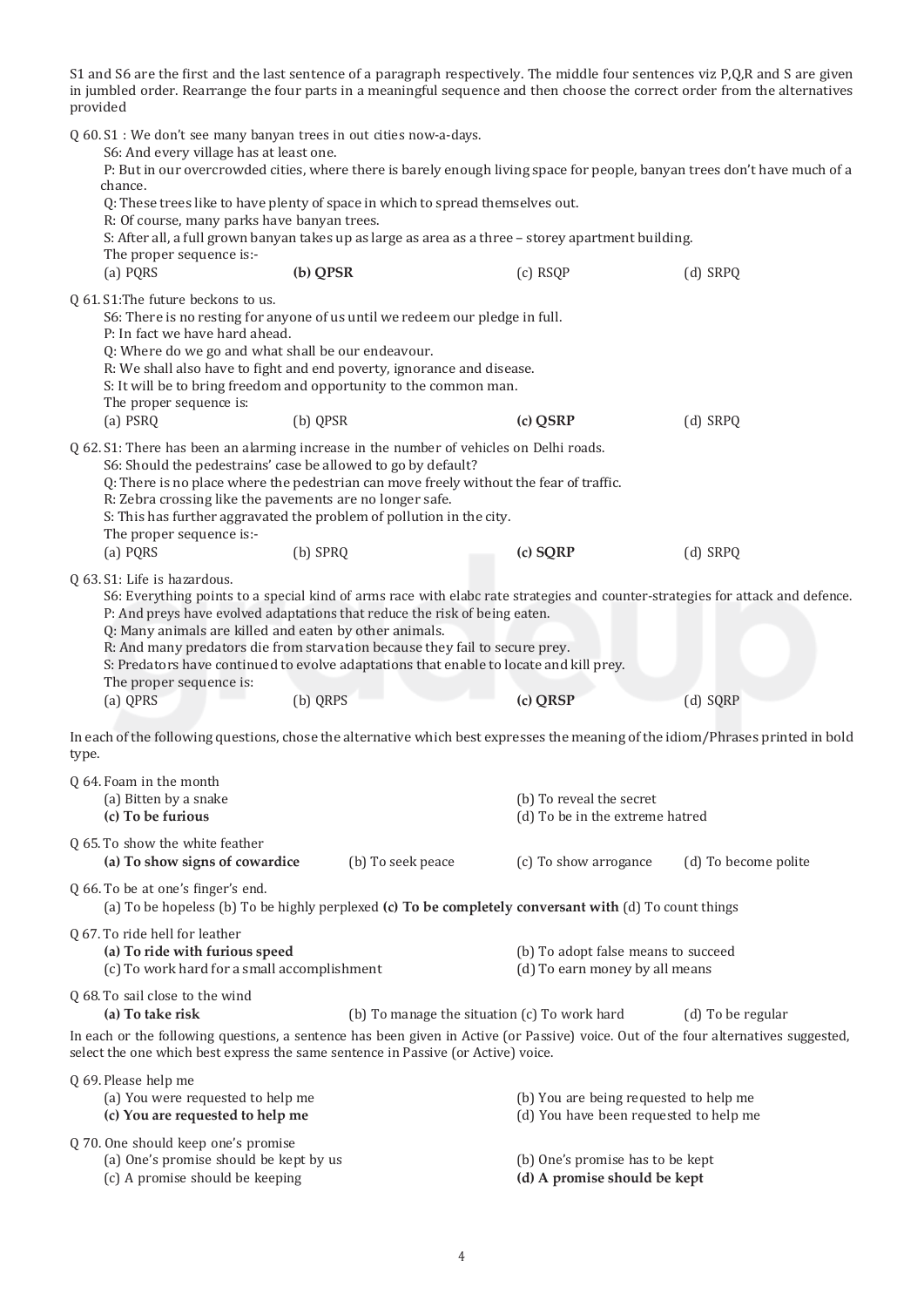

- Q 71. A lion may be helped even by a little mouse
	- (a) A little mouse may even help a lion **(b) Even a little mouse may help a lion**
		- $(d)$  Even a little mouse ought to help a lion

Q 72. People claim to have seen the suspect in several cities

- (a) The suspect is being seen in several cities
- (b) The suspect has been seen by the people in several cities
- **(c) The suspect is claimed to have been seen in several cities**
- (d) The suspect was seen by people in several cities

In each of the following questions, out of the given words, one word is mis-spelt. Find the mis-spelt word. If all words are spelt correctly, answer is 'All correct' i.e. (d)

| $0.73$ . (a) Semester | (b) Senesent   | (c) Sensory   | (d) Salacious   |
|-----------------------|----------------|---------------|-----------------|
| $0\,74$ . (a) Stupor  | (b) Invador    | (c) Personnel | (d) Proposal    |
| 0 75. (a) Confidence  | (b) Successful | (c) Adumbrate | (d) All correct |

Choose the word which best express nearly the same meaning of the given word out of the choices given below.

| Q 76. ERUDITE<br>(a) Strong                                                                                                                     | (b) Precious                                                                                                                    | (c) Learned                                       | (d) Courteous     |  |  |
|-------------------------------------------------------------------------------------------------------------------------------------------------|---------------------------------------------------------------------------------------------------------------------------------|---------------------------------------------------|-------------------|--|--|
| Q 77. INSIPID<br>(a) Lucid                                                                                                                      | $(b)$ Flat                                                                                                                      | (c) Wily                                          | (d) Witty         |  |  |
| Q 78. EMPIRICALLY<br>(a) Intuitively<br>(c) Through written communication                                                                       |                                                                                                                                 | (b) Verbally<br>(d) By observation and experiment |                   |  |  |
| Q 79. REPUGNANT<br>(a) Amiable                                                                                                                  | (b) Repulsive                                                                                                                   | (c) Amoral                                        | (d) Apolitical    |  |  |
| Q 80. ESTRANGE<br>(a) Puzzling<br>Choose the word which best expresses nearly the same meaning of the given word out of the choice given below. | (b) Endanger                                                                                                                    | (c) Alienate                                      | (d) Miscalculate  |  |  |
| Q 81. MODICUM<br>(a) Simplicity                                                                                                                 | (b) A large amount                                                                                                              | (c) Brazenness                                    | (d) Immodesty     |  |  |
| Q 82. FACTITIOUS<br>(a) Ridiculous                                                                                                              | (b) Genuine                                                                                                                     | (c) Engineered                                    | (d) Magnificent   |  |  |
| Q 83. OVERWROUGHT<br>(a) Alert                                                                                                                  | (b) Alive                                                                                                                       | (c) Excited                                       | (d) Calm          |  |  |
| Q 84. CULPABLE<br>(a) Irresponsible                                                                                                             | (b) Careless                                                                                                                    | (c) Blameless                                     | (d) Defendable    |  |  |
| Q 85. TACIT<br>(a) Order                                                                                                                        | (b) Written                                                                                                                     | (c) Oral                                          | (d) Understanding |  |  |
| Pick out the most effective word from the choices below to fill in the blanks to make the sentence meaningfully complete.                       |                                                                                                                                 |                                                   |                   |  |  |
| Q 86. A cup of water was enough to His thirst.<br>(a) satisfy                                                                                   | (b) appease                                                                                                                     | (c) quench                                        | (d) extinguish    |  |  |
| Q 87. Some of our external problems have completely Our national leaders.<br>(a) beguiled                                                       | (b) belaboured                                                                                                                  | (c) baffled                                       | (d) blustered     |  |  |
| Q 88. The strike in the paper mill was resulted in a  Loss.<br>(a) commendable                                                                  | (b) voluminous                                                                                                                  | (c) colossal                                      | (d) comprehensive |  |  |
| Q 89. A cheerful man  All difficulties and hardships with a smile on his face.<br>(a) challenges                                                | (b) embraces                                                                                                                    | (c) resists                                       | (d) endures       |  |  |
| For the underlined part of the sentence below choose part of the sentence from given choices, to correct or improve it.                         |                                                                                                                                 |                                                   |                   |  |  |
| (a) He had left scarcely                                                                                                                        | Q 90. Scarcely had he left when his friends came.<br>(b) He had scarcely left<br>(c) He scarcely had left<br>(d) No improvement |                                                   |                   |  |  |